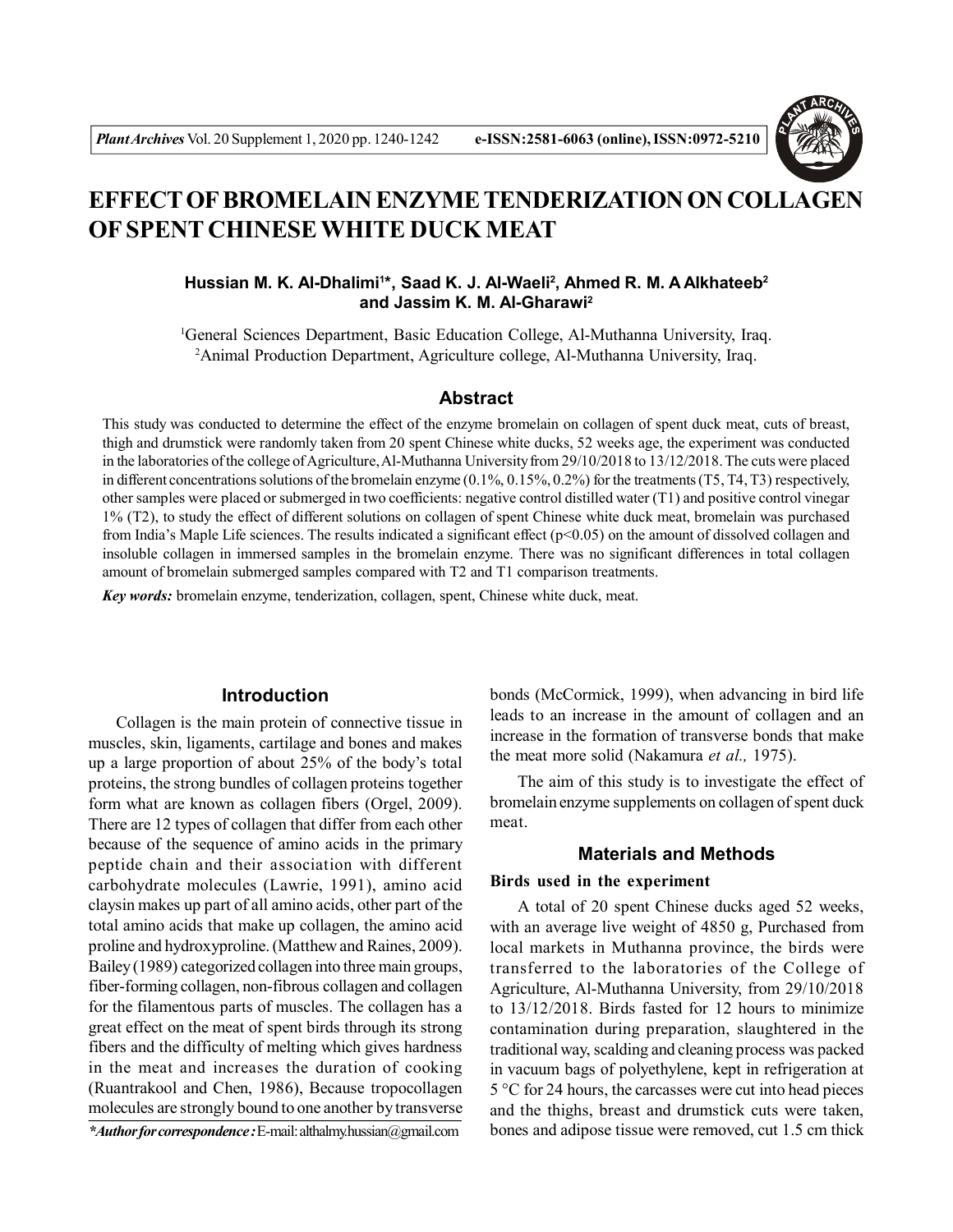and weighing 100 grams each, superficially washed samples, the samples were placed individually (breast, thigh and drumstick) separately in airtight polyethylene bags and closed tightly.

# **Experience design**

A total of 20 spent Chinese white ducks, 52 weeks old, at similar weight rates, duck carcasses were distributed to five experimental treatments (four birds per treatment), each sacrifice was cut into three main cuts: breast, thigh, drumstick, three replicates were taken from each cut, the treatments were as follows:

T1: treatment control soaking meat n distilled water.

T2: soaking meat in a solution containing 1% vinegar.

T3: soaking meat in a solution containing the enzyme bromelain at a concentration of 0.1%.

T4: soaking the pieces in a solution containing the enzyme bromelain at a concentration of 0.15%.

T5: soaking the pieces in a solution containing the enzyme bromelain at a concentration of 0.2%.

## **Meat collagen estimate**

The amount of collagen in meat samples was estimated according to the method described by Tahir (1979), which is based on the estimation of the amount of amino acid hydroxyproline which expresses the amount of collagen.

### **Statistical analysis**

Completely Randomized Design (CRD) were used, significant differ between means were comparative by Duncan multiple range (1955), all data were analyzed by SPSS program (2009).

## **Results and Discussions**

Table (1, 2, 3) shows the effect of bromelain enzyme tenderize on dissolved, insoluble and total collagen in elderly duck meat, T5 was a significantly increased (P<0.05) in meat of thigh and drumstick compared to

**Table 1:** Effect of Bromelain Enzyme tenderization on Soluble Collagen in spent Duck Meat (Mean± Standard Error).

| Soluble Collagen (Mg/g meat)                         | <b>Treatment</b>  |                    |                |  |  |
|------------------------------------------------------|-------------------|--------------------|----------------|--|--|
| <b>Drumstick</b>                                     | <b>Thigh</b>      | <b>Breast</b>      |                |  |  |
| $0.02 \pm 3.78$ d                                    | $0.07 \pm 3.54$ d | $0.08 \pm 3.25b$   | T1             |  |  |
| $0.02 \pm 3.68c$                                     | $0.25 \pm 3.64$ d | $0.02 \pm 3.38b$   | T <sub>2</sub> |  |  |
| $0.03 \pm 4.22$                                      | $0.02 \pm 3.88c$  | $0.02 \pm 3.56$    | T3             |  |  |
| $0.01 \pm 4.27$                                      | $0.02 \pm 4.16b$  | $0.02 \pm 3.76$ ab | T4             |  |  |
| $0.02 \pm 4.46a$                                     | $0.02 \pm 4.34a$  | $0.35 \pm 4.21a$   | T5             |  |  |
| $\ast$                                               | $\ast$            | $\ast$             | Sig.           |  |  |
| *Different letters vertically indicate the existence |                   |                    |                |  |  |

**Table 2:** Effect of Bromelain Enzyme tenderization on insoluble Collagen in spent Duck Meat (Mean± Standard Error).

| Insoluble Collagen (Mg / g meat)                     | <b>Treatment</b>  |                  |                |  |  |
|------------------------------------------------------|-------------------|------------------|----------------|--|--|
| <b>Drumstick</b>                                     | Thigh             | <b>Breast</b>    |                |  |  |
| $0.02 \pm 8.74a$                                     | $0.02 \pm 8.54a$  | $0.02 \pm 5.66a$ | T1             |  |  |
| $0.02 \pm 8.36b$                                     | $0.02 \pm 8.24b$  | $0.03 \pm 5.25b$ | T <sub>2</sub> |  |  |
| $0.02 \pm 8.24c$                                     | $0.02 \pm 7.98c$  | $0.02 \pm 5.12c$ | T3             |  |  |
| $0.02 \pm 8.12d$                                     | $0.03 \pm 7.87$ d | $0.03 \pm 4.96d$ | T4             |  |  |
| $0.03 \pm 7.64e$                                     | $0.03 \pm 7.48e$  | $0.03 \pm 4.48e$ | T5             |  |  |
| $\ast$                                               | *                 | $\ast$           | Sig.           |  |  |
| *Different letters vertically indicate the existence |                   |                  |                |  |  |

treatment T4 in dissolved collagen, T4 was significantly superior  $(P<0.05)$  compared to the significantly superior treatment T3  $(P<0.05)$  compared to T1 and T2 in the thigh meat, no significant differences were observed between T5 and T4 treatments on the one hand and T1, T2 and T3 treatments on the other hand in breast meat, no significant differences were observed between T1 and T2 treatments in thigh meat and T3 and T4 treatments in the drumstick meat. In insoluble collagen, T5 decreased significantly (P<0.05) compared to significantly lower T4 treatment (P<0.05) compared to treatment T3, which decreased significantly (P<0.05) compared to treatment and significantly lower (P<0.05) compared to treatment T1 in the breast, thigh and drumstick meat. However, in total collagen, no significant effect was observed on all breast meat treatments, while treatment T1 and T4 increased significantly (P<0.05) compared to T2, T3 and T5 treatments in thigh meat, in drumstick meat , there was a significant decrease  $(P<0.05)$  in T2 and T5 compared with T3 and T4. The treatment T4 decreased significantly (P<0.05) compared to the control treatment, no significant difference was observed between T1 and T3 and T3 and T4.

It is concluded that bromelain tenderized resulted in significant increase in dissolved collagen and decrease in insoluble collagen, the reason is that bromelain has worked

**Table 3:** Effect of Bromelain Enzyme tenderization on insoluble Collagen in spent Duck Meat (Mean± Standard Error).

| Total Collagen (Mg/g meat)                            | <b>Treatment</b>   |                 |                |  |  |
|-------------------------------------------------------|--------------------|-----------------|----------------|--|--|
| <b>Drumstick</b>                                      | Thigh              | <b>Breast</b>   |                |  |  |
| $0.01 \pm 12.52a$                                     | $0.06 \pm 12.08a$  | $0.07 \pm 8.91$ | T1             |  |  |
| $0.03 \pm 12.04c$                                     | $0.04 \pm 11.88$ b | $0.03 \pm 8.63$ | T2             |  |  |
| $0.04 \pm 12.46$ ab                                   | $0.01 \pm 11.86$   | $0.03 \pm 8.68$ | T <sub>3</sub> |  |  |
| $0.03 \pm 12.39b$                                     | $0.04 \pm 12.03a$  | $0.04 \pm 8.72$ | T4             |  |  |
| $0.05 \pm 12.10c$                                     | $0.05 \pm 11.82$ b | $0.37 \pm 8.69$ | T <sub>5</sub> |  |  |
| $\ast$                                                | $\ast$             | *               | Sig.           |  |  |
| *Different letters vertically indicate the existence. |                    |                 |                |  |  |
| N.S: Non-Significant.                                 |                    |                 |                |  |  |